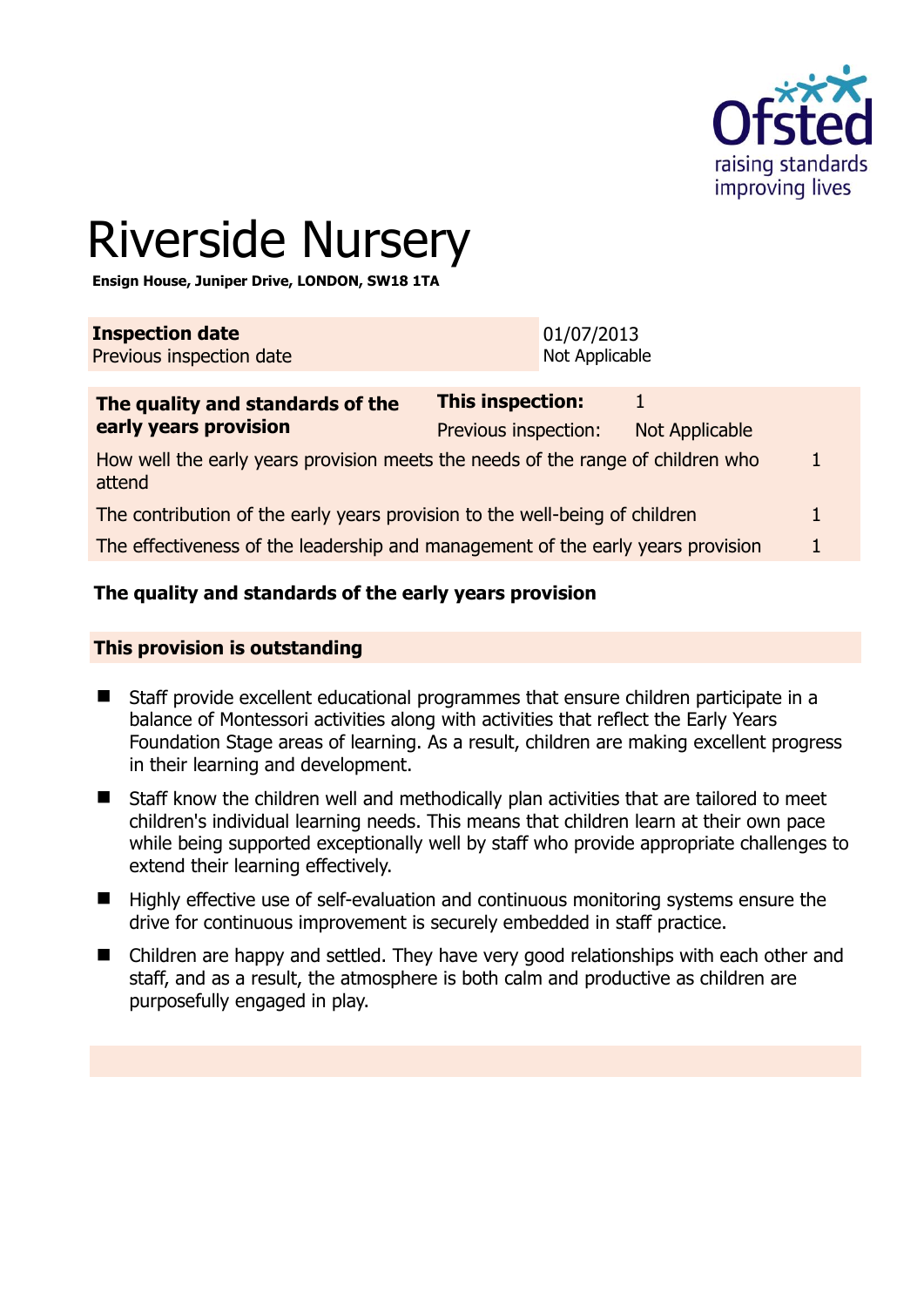# **Information about this inspection**

Inspections of registered early years provision are:

- $\bullet$  scheduled at least once in every inspection cycle the current cycle ends on 31 July 2016
- scheduled more frequently where Ofsted identifies a need to do so, for example where provision was previously judged inadequate
- **•** brought forward in the inspection cycle where Ofsted has received information that suggests the provision may not be meeting the legal requirements of the Early Years Foundation Stage or where assessment of the provision identifies a need for early inspection
- **•** prioritised where we have received information that the provision is not meeting the requirements of the Early Years Foundation Stage and which suggests children may not be safe
- scheduled at the completion of an investigation into failure to comply with the requirements of the Early Years Foundation Stage.

The provision is also registered on the compulsory part of the Childcare Register. This report includes a judgment about compliance with the requirements of that register.

# **Inspection activities**

- The inspector observed activities throughout the nursery and outside play area.
- The inspector had discussions with parents, staff and children.
- $\blacksquare$ The inspector undertook joint observations with staff and sampled children's assessment files.
- The inspector sampled a range of documentation including children's records, safeguarding procedures and parental consent forms.

#### **Inspector**  Josephine Geoghegan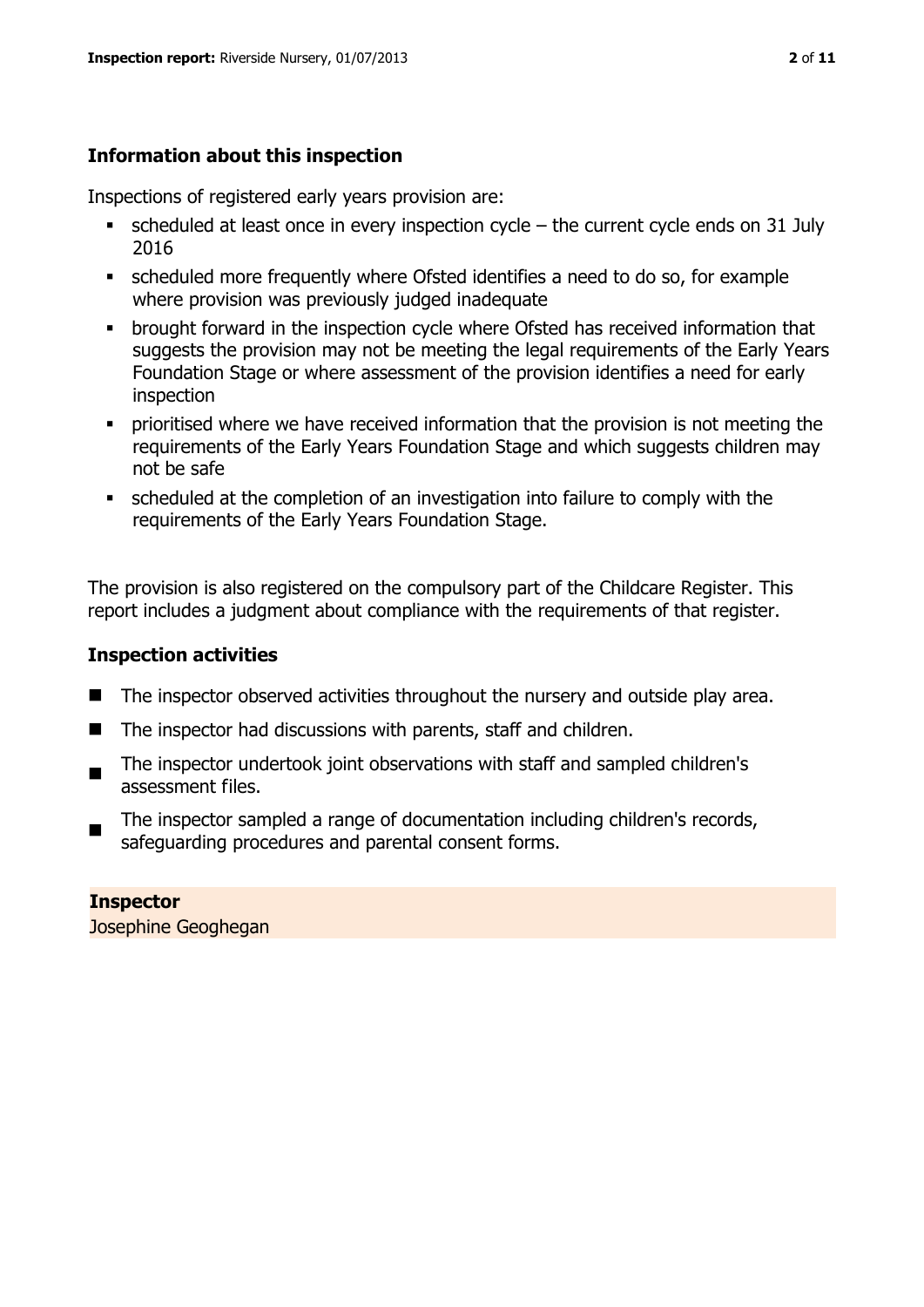#### **Full Report**

#### **Information about the setting**

Riverside Montessori Nursery is one of two nurseries owned by the provider. The nursery has been established for over 20 years and moved to the current premises in 2010 and registered again in 2012 when it became a limited company. The nursery operates from self-contained, purpose built premises in the Battersea Reach development in the London Borough of Wandsworth. Children have direct access to an enclosed outdoor play area. The nursery opens each weekday from 8am to 6pm all year round, except two weeks in August, one week at Easter, the Christmas holidays and bank holidays. The setting is registered on the Early Years Register and the compulsory part of the Childcare Register. Currently there are 96 children on roll. The setting incorporates the Montessori educational philosophy with the Early Years Foundation Stage and provides free early education for three- and four-year-olds. The setting employs 19 staff, including the manager, a cook and a cleaner. All staff who work directly with the children hold appropriate early years qualifications, including four staff who hold Montessori teaching qualifications. Additional teachers attend each week and provide sessions of ballet and French.

## **What the setting needs to do to improve further**

#### **To further improve the quality of the early years provision the provider should:**

 extend the range of wheeled toys for younger children to use during indoor play, such as trundle trikes, buggies for dolls and push carts, to further improve children's physical development.

#### **Inspection judgements**

#### **How well the early years provision meets the needs of the range of children who attend**

Children are making excellent progress in all areas of learning. This is because the excellent learning environment, educational programmes and assessment procedures are used cohesively by staff to meet children's learning needs. Staff make regular observations of children during play and clearly identify their individual learning needs. Staff make assessments of children's progress which are then linked to the Early Years Foundation Stage and the Montessori principles. Key persons use this information to complete individual planning for their key children, including challenging activities that are tailored to support children's learning needs and interests. Staff teams in each group room also use their assessments to complete adult-led group session plans and whole group theme plans, which provide an exciting focus for children's learning. This variety of systems of assessment and planning are used consistently and are clearly understood by staff in all group rooms. As a result, the cycle of observation, assessment and planning is highly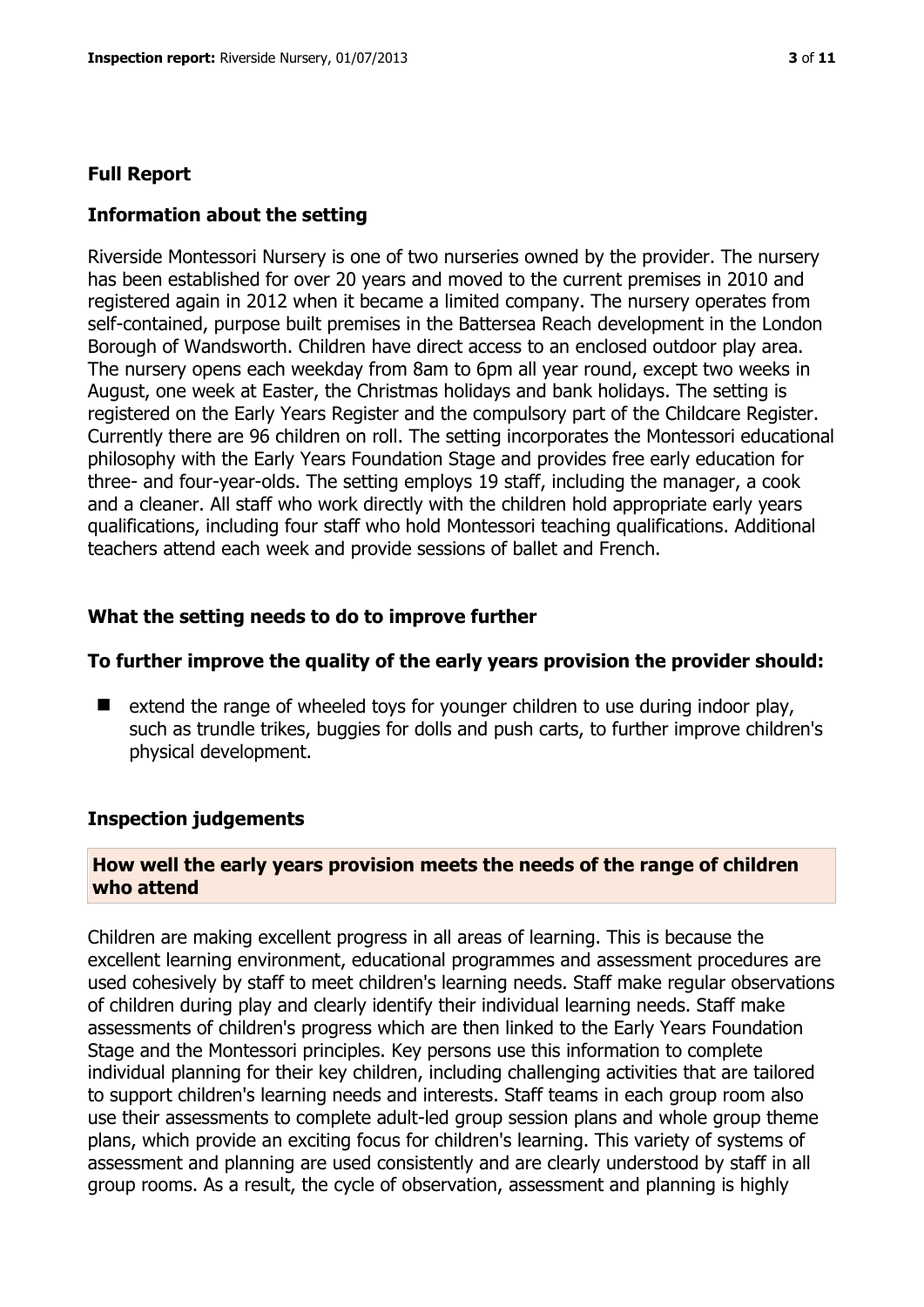effective in meeting children's individual needs.

Staff support children's learning exceptionally well. They work with children at their level at all times. Older children are developing strong independent learning skills. They freely make choices during play and help to tidy away toys after use, including sweeping up any spilt sand for example. All children respond well to the daily routines and keenly join in group times. This includes younger children enjoying familiar short stories where they join in with key words. They enthusiastically join in the actions and make good attempts to sing familiar songs with staff. Older children enjoy more detailed stories where they also learn words in Spanish. Older children also participate in French lessons with an additional teacher. These activities support the language and literacy skills of children who are learning English as an additional language, as well as helping all children to understand about different languages spoken in the community. Younger children develop their mark making skills as they use crayons on large paper in the outside play area. Older children engage in more challenging activities, which support their early writing skills. For example, they sieve the flour and write the letters of their names with their fingers. They also write letters in foam, sand and use the Montessori tools such as sand paper letters. Older children enjoy drawing and independently add their names to their drawings. These activities enable children to practise the movements that promote their early writing skills in a variety of ways.

Children develop their physical skills while using a broad range of wheeled toys and challenging climbing apparatus in the vast outside play area. Younger children enjoy using tents, tunnels and the ball pool during indoor play. However, they have fewer opportunities to use wheeled toys during indoor play that further promote their coordination and walking skills. All children join in enthusiastically to music and movement activities and develop their physical control during sessions with the ballet teacher. Babies have plenty of clear play space to move around and practise their crawling and walking skills. Children learn about the world while going on nature walks in the local area and along the River Thames for example. They learn about cultures and beliefs through well planned activities relating to a variety of cultures. Older children learn about world and talk about the continents and animals. Children paint pictures of the bugs that they have closely observed. These paintings and photos are displayed in vertical mobiles by staff who add written text of children's descriptions of their bugs. This consolidated approach to promoting children's learning is evident throughout the nursery, which is rich in displays of written words, children's creative work and photographs of children engaged a broad range of activities and Montessori education activities. In addition, children participate in exciting adult-led creative activities, such as making a giant paper-machier plane which children then paint and hang in their group room. Staff take photographs of the plane making activities and use these with children's drawings to make a book with children about their project theme of 'holidays'. Children accurately count during play. They use a variety of grading toys and shape sorters to develop their awareness of shape and size. Older children show excellent problem solving skills as they use a variety of construction sets to make symmetrical and three dimensional structures. Children are continuously supported by staff through high levels of interaction during play. For example, staff ask children lots of open ended questions which challenge their thinking and engage children in meaningful conversations, which successfully develops their language and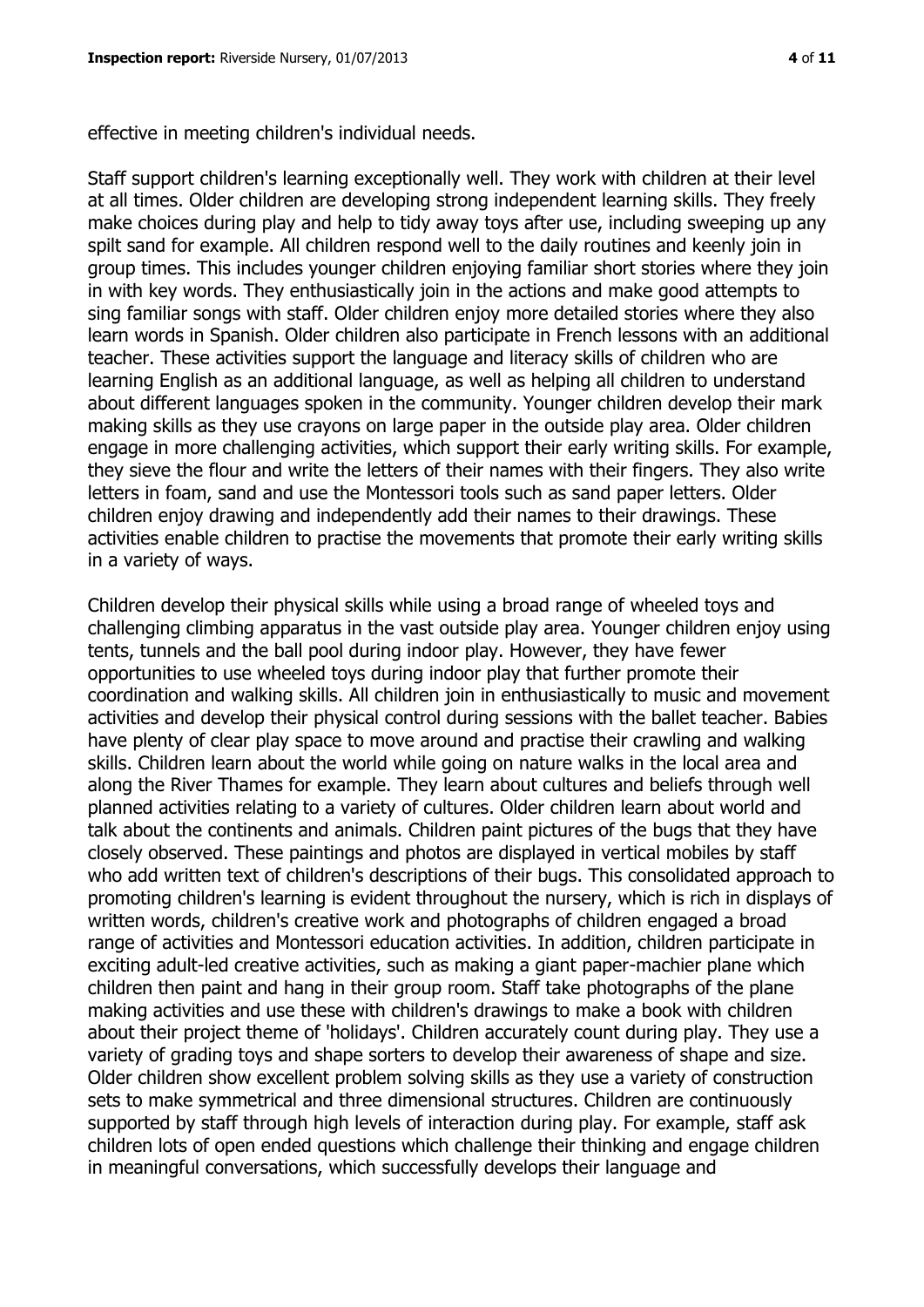#### **The contribution of the early years provision to the well-being of children**

Children have strong relationships with staff and each other. This is clearly evident in the calm and relaxed atmosphere in all group rooms. Children are happy and freely approach staff during play. Children who are new to the nursery are continuously supported by staff during their settling in time to help them adapt to their new learning environment. The key person system is clearly embedded in staff practice, ensuring children's individual needs are met effectively. Staff work closely with parents to ensure children's daily routines are known and catered for. Staff provide parents of younger children with daily information sheets, which record all details of the day to promote consistency of care with children's individual routines. Staff also add photographs to the daily information sheets of babies to reassure these parents that their children are settled at the nursery. Staff show high regard to ensuring children's individual dietary needs are met. This includes the effective monitoring of foods used during play, such as flour and home-made play-dough, so that inclusion of all children is successful. Children enjoy a nutritious and balanced diet of cooked meals and snacks throughout the day. This includes lots of fruit and vegetables, which promotes children's healthy eating habits. Meal times are relaxed and well organised as staff and children sit and eat together in small groups, creating a family atmosphere. Staff successfully maintain high standards of hygiene practice at all times. Staff show high regard to supporting children in developing their self-care skills. This means that children confidently manage their personal care needs, such as blowing their noses and washing their hands without being prompted by staff. Children are exceptionally well behaved. They keenly follow the daily routines, help to tidy away toys after use and show consideration to others as they share and take turns during play. These attributes strongly help to prepare children to move on to school. Children show an awareness of safety, for example, as they line up and walk carefully down to the garden. They are also very well supported by staff in learning about safety in the environment, for example, they participate in regular fire drills and learn about road safety while on outings in the local community.

Excellent systems are in place to support children during times of change. This includes when they move into another group room and when they move on to school. Children benefit from the interlinking group rooms and shared outside play area so that they can easily spend their free-play time in the other areas and get to know all children and staff. In addition, children have a gradual settling in time to their new group room, enabling them to get to know their new environment and key person before they move on. Staff have established positive links with local schools and help children who are leaving to adjust to this change. For example, staff support children in developing their independence and self-care skills. They provide written reports and offer children's learning journals ready for parents to show their children's new teachers. This ensures that information about children's learning is shared effectively. In addition, staff, children and parents join together to celebrate children's success through a graduation ceremony before they leave the nursery.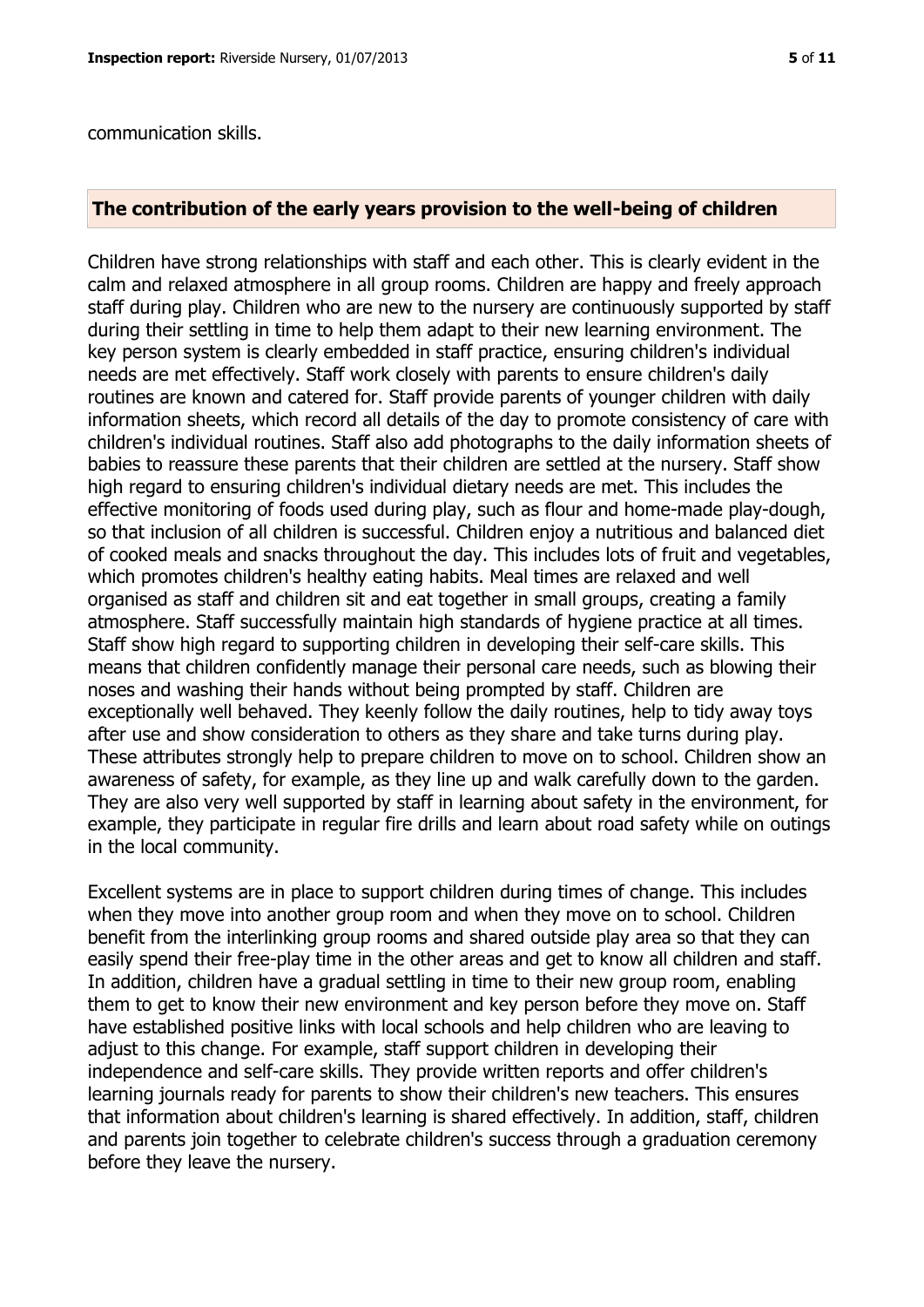#### **The effectiveness of the leadership and management of the early years provision**

Highly effective systems are in place to help safeguard children and promote their welfare. Staff show high regard to ensuring children are well supervised at all times. Staff show a clear awareness of the safeguarding procedures and have attended relevant training. This means they are able to take prompt action it they have any concerns regarding children's welfare. Robust methods are in place to ensure the on-going suitability of staff. This includes vetting checks and regular supervision and appraisal. Staff accurately complete all required documentation relating to the children in their care and share these with parents. Staff successfully implement a broad range of policies and procedures aimed at promoting children's welfare. For example, they ensure the medication policy is followed accurately while giving any medication requested by parents. Staff show high regard to promoting children's safety. They complete risk assessments relating to all areas of the nursery and prior to any outings. They also conduct daily safety checks and help children to learn about safety during every day routines and outings. The premises are clean, well maintained and secure. Children benefit from a well organised learning environment where they can choose resources and develop their independent learning skills. Toys and equipment are high quality and reflect all areas of learning, including Montessori resources. All group rooms have an excellent range of child sized furniture and equipment relating to the age range in each room. This means that children's physical care needs are met exceptionally well. Staff provide an excellent educational programme with well planned activities and outings that meet children's individual needs. As a result, children are happy and interested to learn and are making excellent progress in all areas of learning.

Highly effective partnerships are established with parents and other agencies. This ensures that information is shared effectively. Parents have excellent opportunities to be involved in the life of the nursery. They are invited to 'open weeks' where they can spend time with their children in the nursery and talk to their key person. Parents are also offered written reports about their children's progress and attend open evenings. In addition, staff hold coffee mornings to share information with parents and enable parents to get to know each other. Parents spoken to during the inspection state that their children are very happy at the nursery. Parents report that their children are making good progress and that 'the Montessori work is great'. Parents feel that their children settled in very well and this makes them feel confident that their children are happy at the nursery. Parents report that the staff know their children really well and cater for their children's specific dietary needs exceptionally well. All parents explain that the nursery 'is brilliant' and that they find staff very helpful and that they feel confident to approach staff, stating that they are 'very nice people'. Parents also use a comments book to share information or send emails to the manager. They report that they really enjoy the coffee mornings as they can meet other parents and see their children playing in the nursery. Parents state that their 'children have blossomed' and congratulate staff on the 'wonderful, warm and productive environment that you have created for children'. Excellent systems are in place to help to prepare children for when they move on to their next stage of learning or school. This is because staff are meticulous in their methods of assessing children's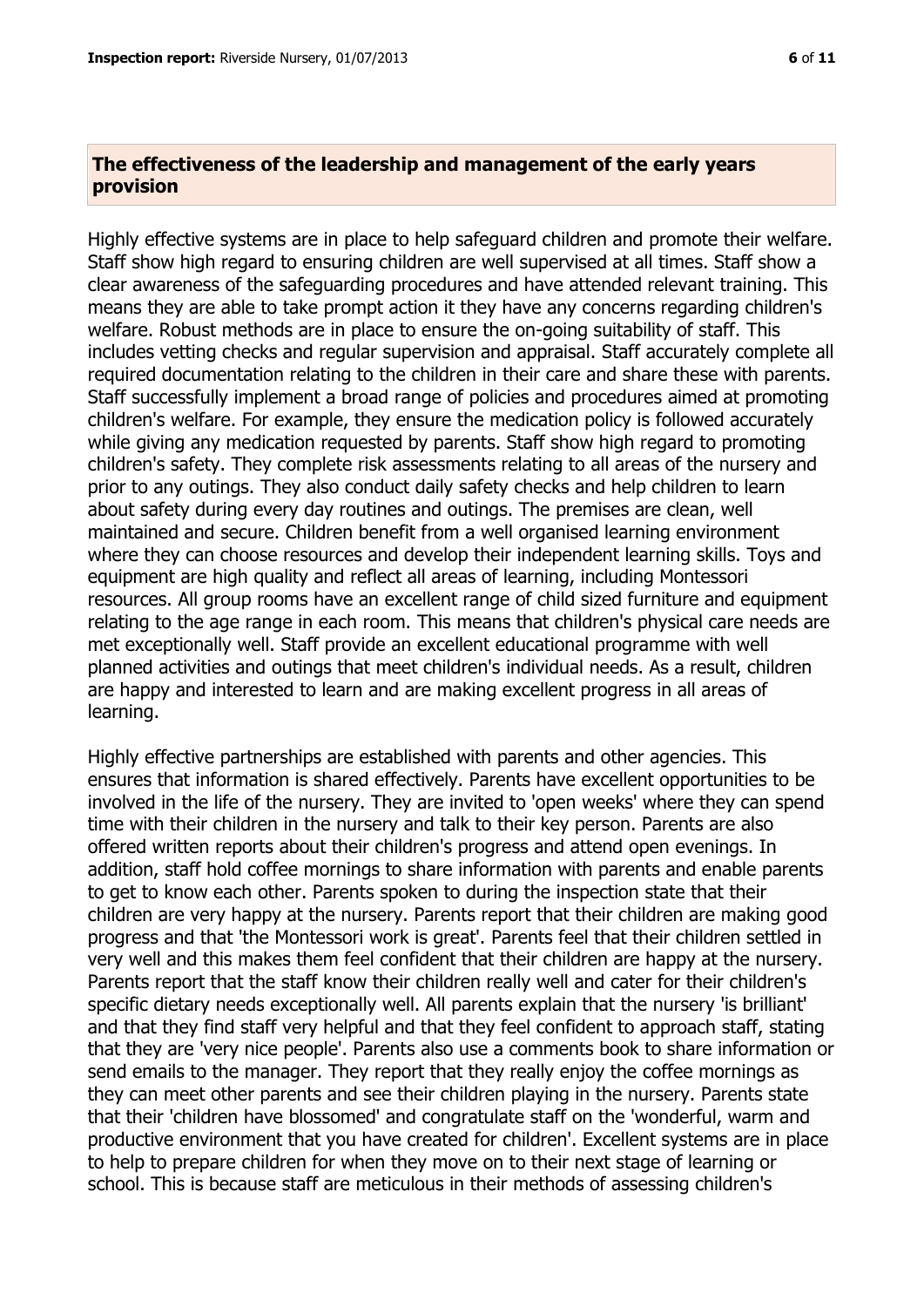progress and planning effectively to support children's learning and developmental needs. Staff show high regard to self-evaluation, including monitoring the educational programme. Staff work cooperatively together, attending meetings so that all share information and hold the same vision for driving improvement. They attend training courses that extend their knowledge of childcare and then report back to the staff team so that any up-to-date methods of good practice are implemented swiftly. Staff have completed an accurate and thorough self-evaluation relating to all aspects of the nursery. Staff clearly highlight their strengths and areas they plan to improve, showing a strong commitment to continuous improvement.

# **The Childcare Register**

The requirements for the compulsory part of the Childcare Register are **Met**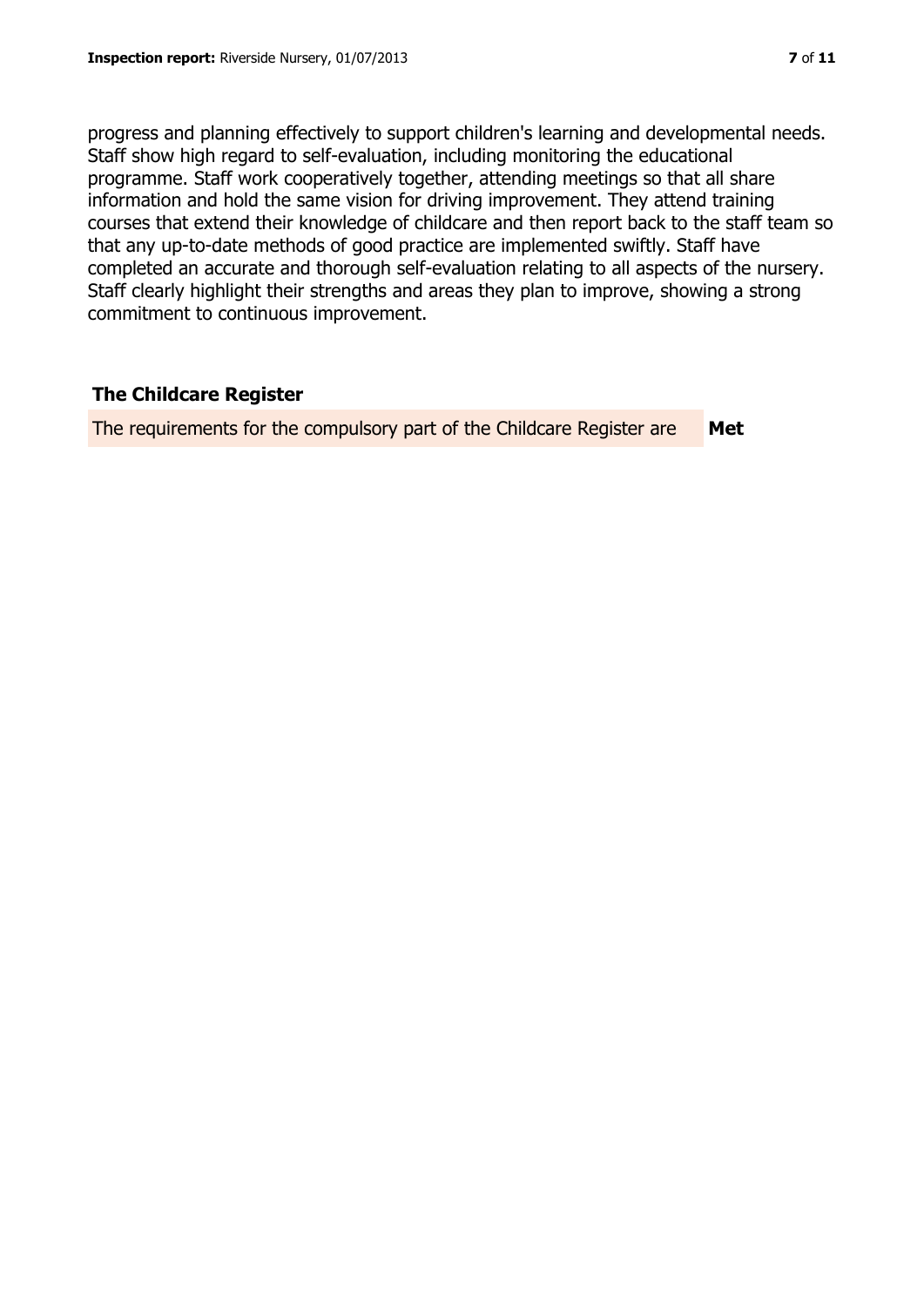# **What inspection judgements mean**

# **Registered early years provision**

| <b>Grade</b> | <b>Judgement</b> | <b>Description</b>                                                                                                                                                                                                                                                                                                                                                                 |
|--------------|------------------|------------------------------------------------------------------------------------------------------------------------------------------------------------------------------------------------------------------------------------------------------------------------------------------------------------------------------------------------------------------------------------|
| Grade 1      | Outstanding      | Outstanding provision is highly effective in meeting the needs<br>of all children exceptionally well. This ensures that children are<br>very well prepared for the next stage of their learning.                                                                                                                                                                                   |
| Grade 2      | Good             | Good provision is effective in delivering provision that meets<br>the needs of all children well. This ensures children are ready<br>for the next stage of their learning.                                                                                                                                                                                                         |
| Grade 3      | Satisfactory     | Satisfactory provision is performing less well than expectations<br>in one or more of the key areas. It requires improvement in<br>order to be good.                                                                                                                                                                                                                               |
| Grade 4      | Inadequate       | Provision that is inadequate requires significant improvement<br>and/or enforcement action. The provision is failing to give<br>children an acceptable standard of early years education and/or<br>is not meeting the safeguarding and welfare requirements of<br>the Early Years Foundation Stage. It will be inspected again<br>within 12 months of the date of this inspection. |
| Met          |                  | The provision has no children on roll. The inspection judgement<br>is that the provider continues to meet the requirements for<br>registration.                                                                                                                                                                                                                                    |
| Not met      |                  | The provision has no children on roll. The inspection judgement<br>is that the provider does not meet the requirements for<br>registration.                                                                                                                                                                                                                                        |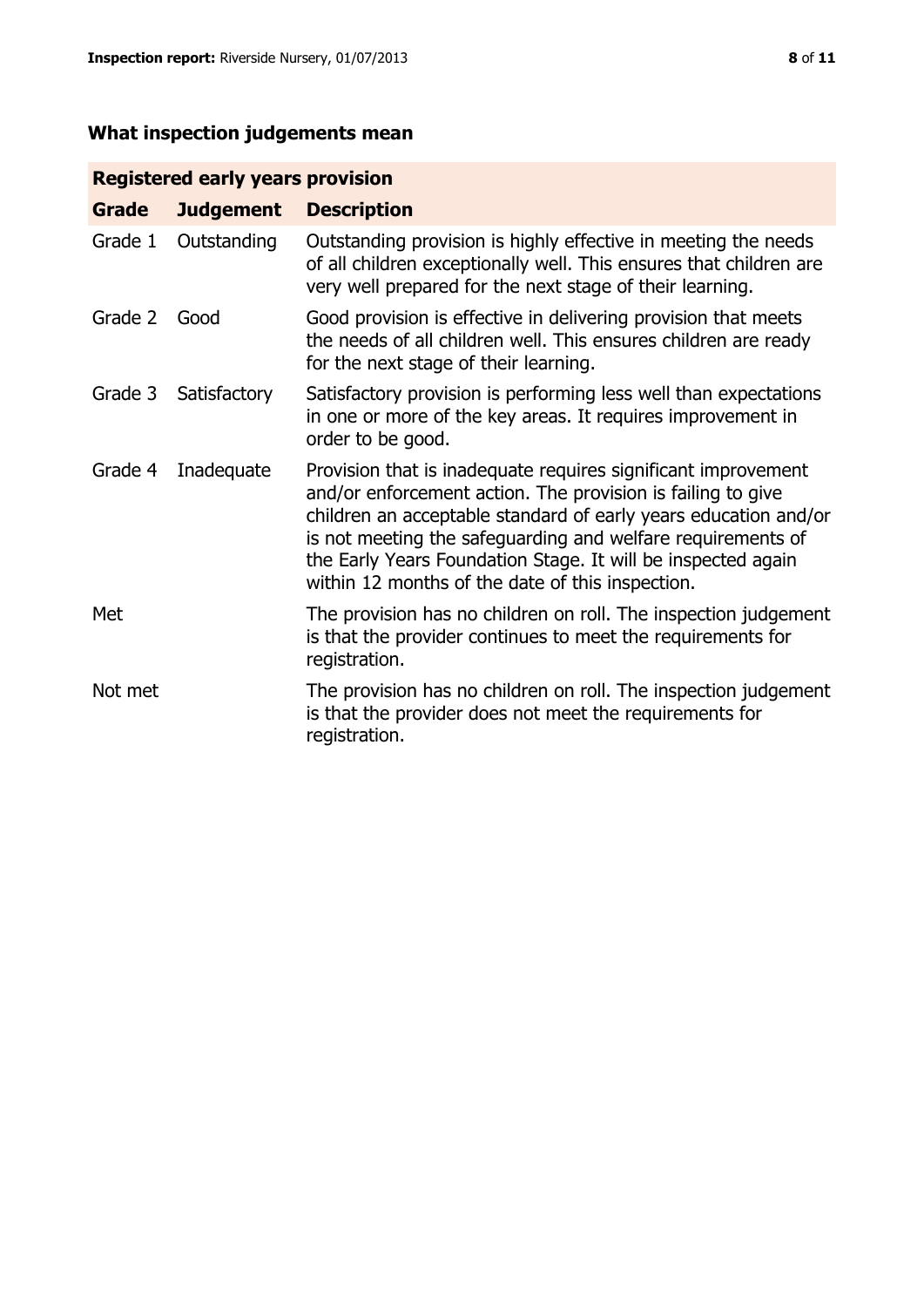## **Inspection**

This inspection was carried out by Ofsted under sections 49 and 50 of the Childcare Act 2006 on the quality and standards of provision that is registered on the Early Years Register. The registered person must ensure that this provision complies with the statutory framework for children's learning, development and care, known as the Early Years Foundation Stage.

# **Setting details**

| Unique reference number           | EY455603                         |
|-----------------------------------|----------------------------------|
| <b>Local authority</b>            | Wandsworth                       |
| <b>Inspection number</b>          | 896893                           |
| <b>Type of provision</b>          | Full-time provision              |
| <b>Registration category</b>      | Childcare - Non-Domestic         |
| <b>Age range of children</b>      | $0 - 8$                          |
| <b>Total number of places</b>     | 112                              |
| <b>Number of children on roll</b> | 96                               |
| <b>Name of provider</b>           | <b>Riverside Nursery Limited</b> |
| Date of previous inspection       | not applicable                   |
| <b>Telephone number</b>           | 0207 0784098                     |

Any complaints about the inspection or the report should be made following the procedures set out in the guidance *'Complaints procedure: raising concerns and making complaints* about Ofsted', which is available from Ofsted's website: www.ofsted.gov.uk. If you would like Ofsted to send you a copy of the guidance, please telephone 0300 123 4234, or email enquiries@ofsted.gov.uk.

# **Type of provision**

For the purposes of this inspection the following definitions apply:

Full-time provision is that which operates for more than three hours. These are usually known as nurseries, nursery schools and pre-schools and must deliver the Early Years Foundation Stage. They are registered on the Early Years Register and pay the higher fee for registration.

Sessional provision operates for more than two hours but does not exceed three hours in any one day. These are usually known as pre-schools, kindergartens or nursery schools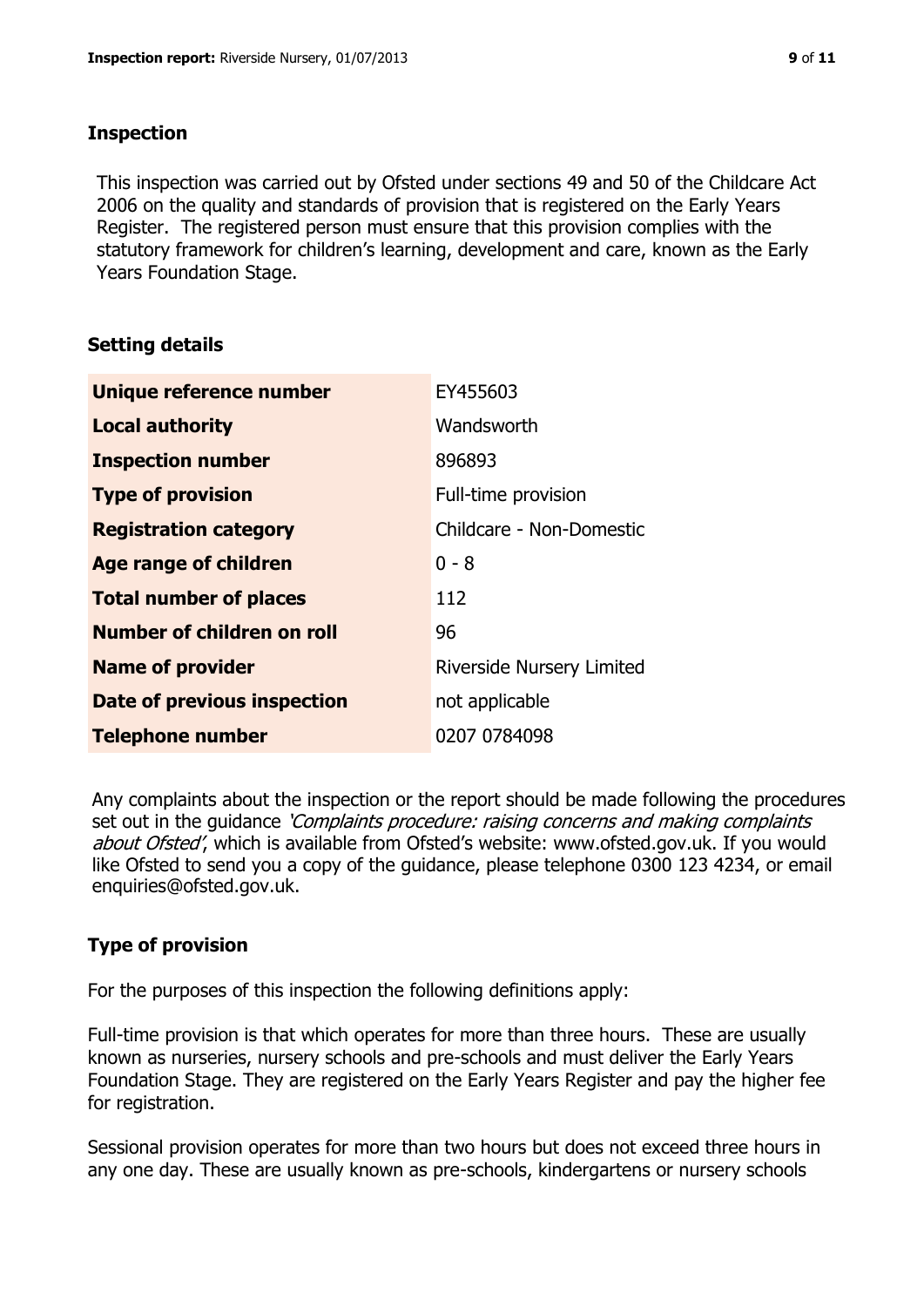and must deliver the Early Years Foundation Stage. They are registered on the Early Years Register and pay the lower fee for registration.

Childminders care for one or more children where individual children attend for a period of more than two hours in any one day. They operate from domestic premises, which are usually the childminder's own home. They are registered on the Early Years Register and must deliver the Early Years Foundation Stage.

Out of school provision may be sessional or full-time provision and is delivered before or after school and/or in the summer holidays. They are registered on the Early Years Register and must deliver the Early Years Foundation Stage. Where children receive their Early Years Foundation Stage in school these providers do not have to deliver the learning and development requirements in full but should complement the experiences children receive in school.